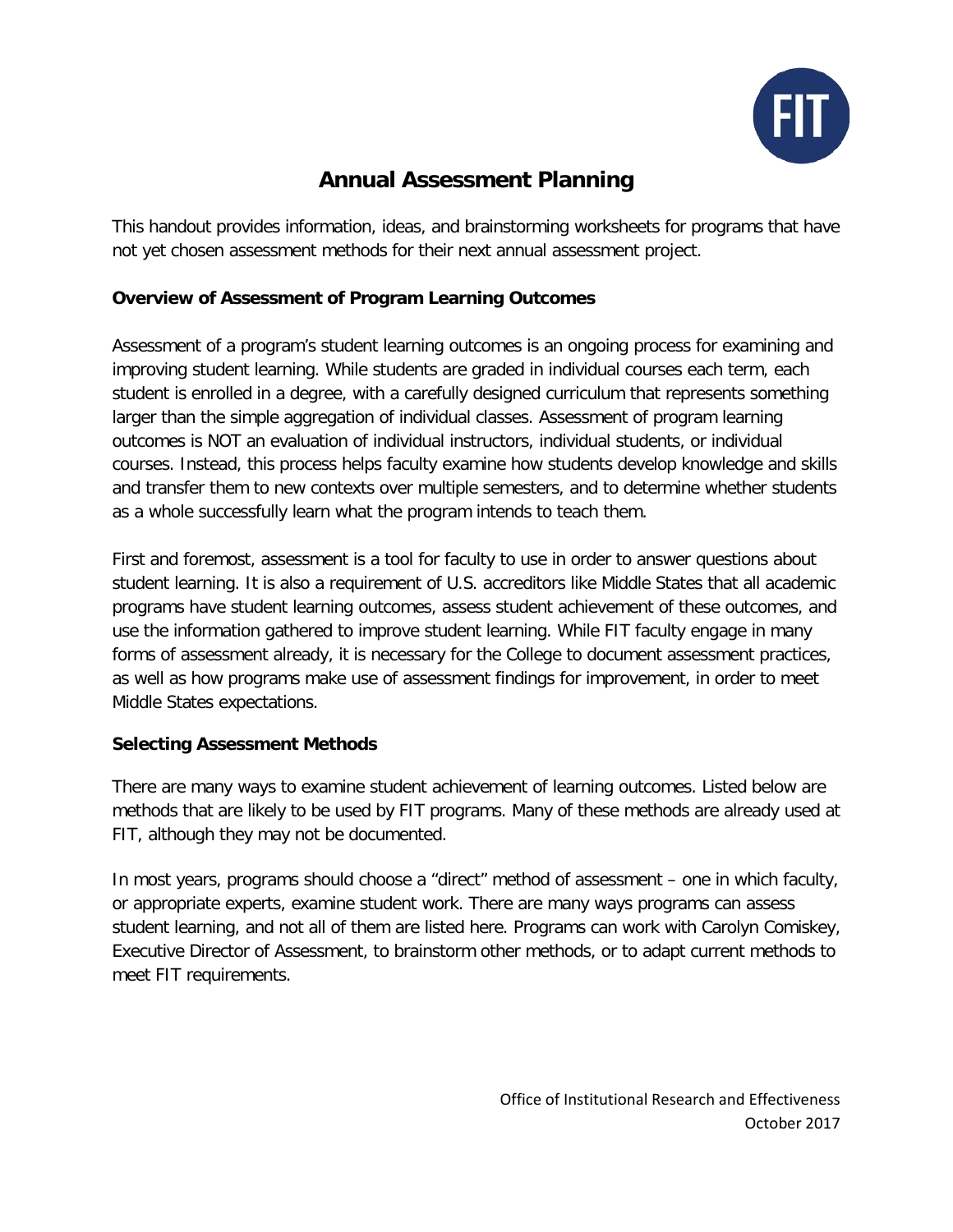## **Direct (Clear and Compelling) Evidence of What Students Are Learning**

- "Capstone" experiences such as research projects, presentations, theses, dissertations, oral defenses, exhibitions (evaluated using a rubric or other scoring guide)
- Portfolios of student work (evaluated using a rubric or other scoring guide)
- Student assignments or projects from required courses (evaluated using a rubric or other scoring guide)
- Faculty "cluster review" or discussion of student work (when related to program learning outcomes for the cohort and documented)
- Observations of student behavior (e.g., presentations, group discussions), undertaken and with notes recorded systematically
- Summaries/analyses of electronic discussion threads
- Scores on multiple choice and/or essay tests in key courses, accompanied by test "blueprints" that match exam questions to student learning outcomes
- Ratings of student skills (that are also learning outcomes) by field experience/internship supervisors or employers
- Student reflections on their values, attitudes and beliefs, if developing those are intended outcomes of the program

## **Indirect Evidence of Student Learning**

## **(Signs that Students Are Probably Learning, But Exactly What or How Much They Are Learning is Less Clear)**

- Assignment grades, if not accompanied by a rubric or scoring guide
- Student ratings of their knowledge and skills
- Student/alumni satisfaction with their learning, collected through surveys, senior exit interviews, or focus groups
- Placement rates of graduates into appropriate career positions and starting salaries
- For four-year programs, admission rates into graduate programs and graduation rates from those programs
- Alumni perceptions of their career responsibilities and satisfaction
- Student participation rates in faculty research, publications and conference presentations
- Honors, awards, and scholarships earned by students and alumni

#### Adapted from: Linda Suskie, Middle States Commission on Higher Education

### **Tips for Selecting Methods**

- Use existing program processes for evaluating students as assessment methods, such as annual student performance reviews, department meetings that discuss student learning, and cluster reviews. Programs may need to make some changes to these practices to adapt them for thinking about a group of students (instead of individuals) or to document them differently.
- Use existing student assignments/projects and academic milestones whenever possible, since these are embedded in the curriculum.

Office of Institutional Research and Effectiveness October 2017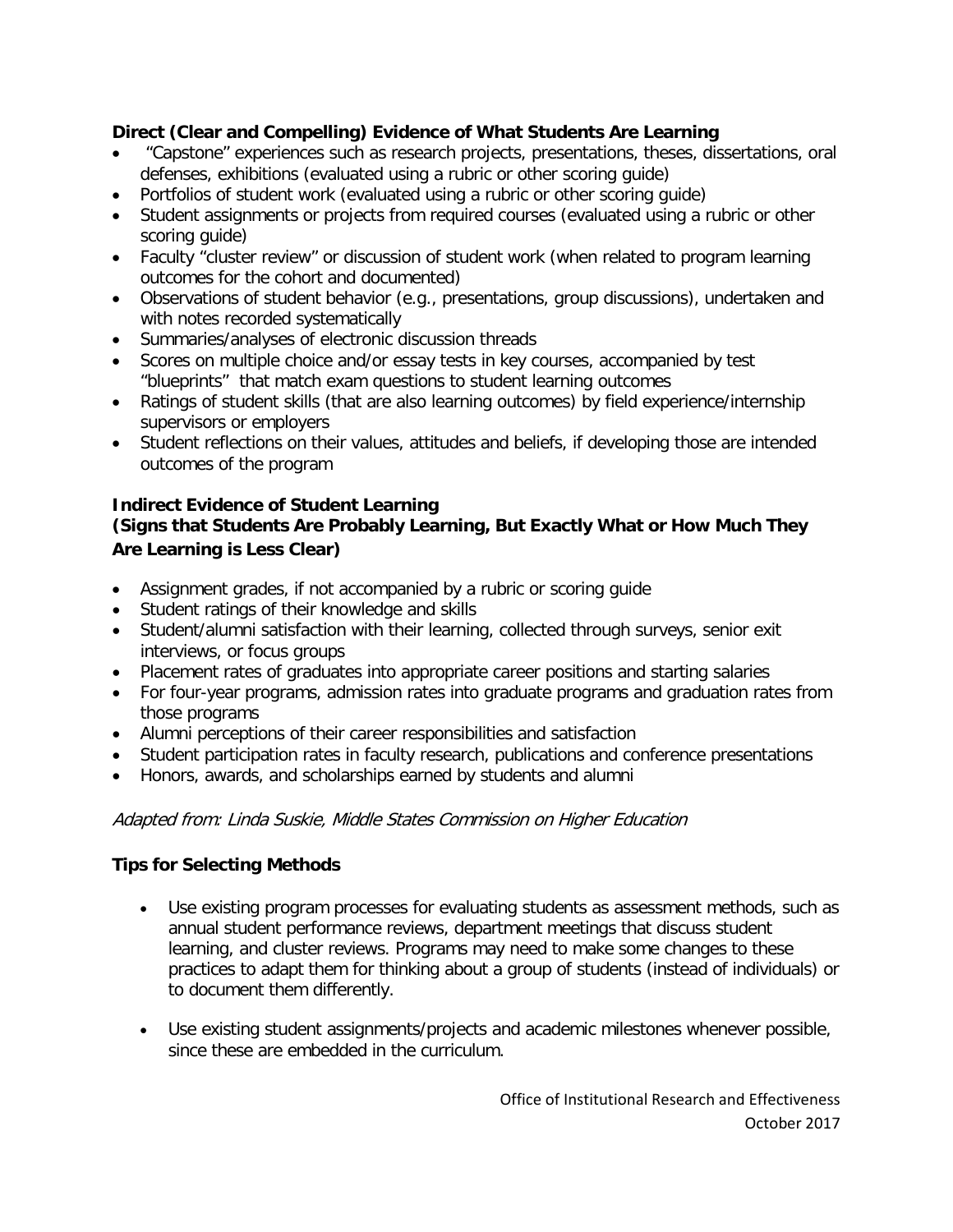- o Programs can use curriculum maps to identify courses where student work at a particular level can be collected for assessment.
- Manage assessment so that the grading practices instructors already employ can be used as a source of assessment evidence. For example, faculty may complete rubrics to grade students; rows related to particular learning outcomes can be aggregated to provide assessment information.
- Bundle the assessment of learning outcomes where it makes sense. Students may demonstrate multiple learning outcomes in the same assignment or project, and these can be assessed together. Capstone projects in particular usually require students to demonstrate several learning outcomes at once, integrating their learning into a single product.
- Student work should come from courses and assignments that are required for all students. Work from an elective course, or from an assignment chosen by some students, may reflect what students with certain interests can do, not all students. Student work that is optional or extra-credit may not provide reliable information about learning (e.g. due to lacks of representativeness of student volunteers or motivational issues)
- Sample student work *when it makes sense*. Sampling must be done cautiously in order to ensure that the student work is representative of the program and provides reliable information to faculty.
- Supplement the "direct assessment" of student work with indirect methods, such as surveys, job placement results, and other methods, to provide additional information. Student learning is complex and multiple methods are needed to truly understand it.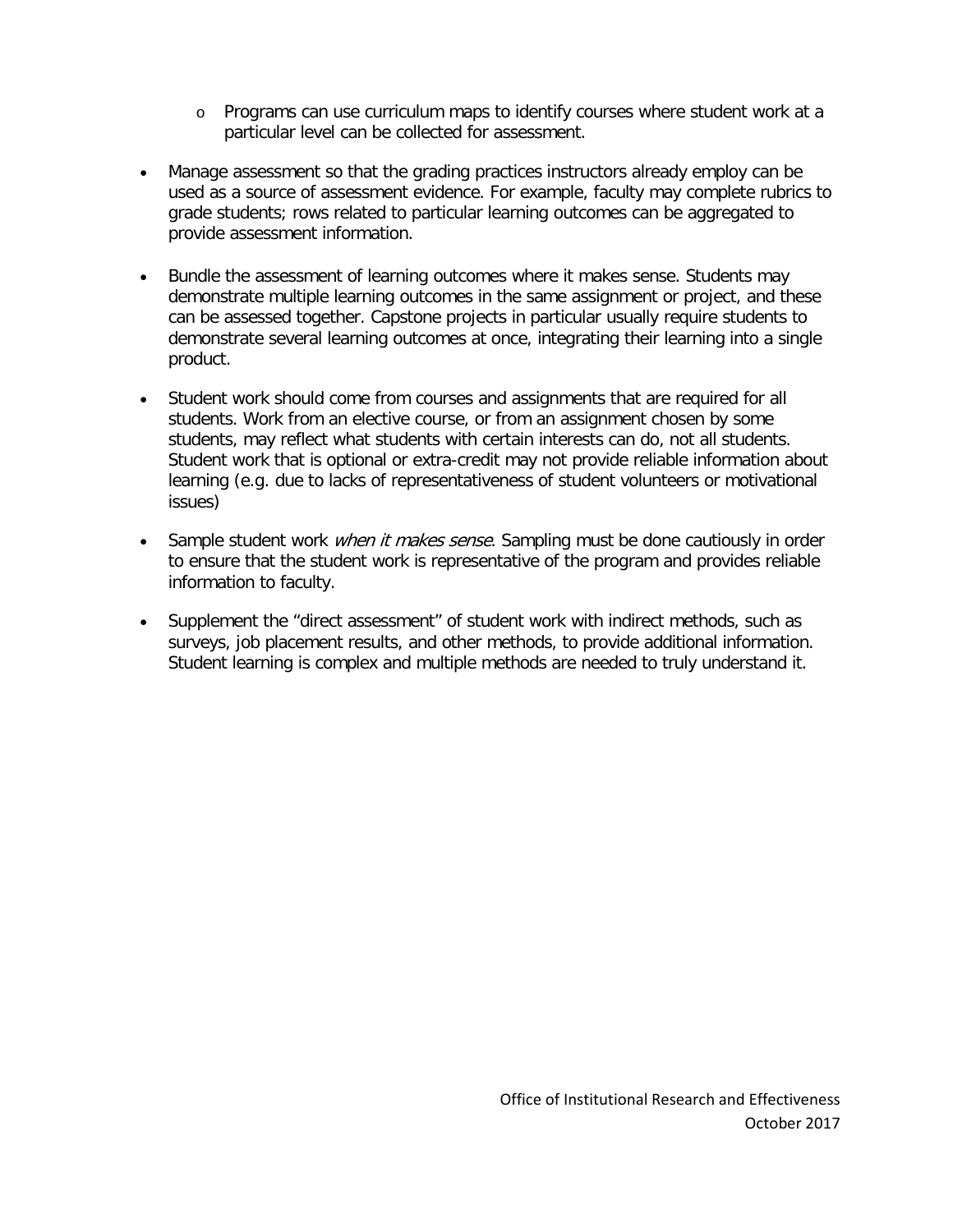## **Program Assessment Planning Worksheets**

These two exercises are designed to assist programs in brainstorming possible methods for assessing student learning. Assessment works best when it addresses real questions faculty have about student learning, to gather information in order to make programmatic decisions. The first grid guides faculty in connecting their questions about learning to assessment methods. Since program learning outcomes list what program faculty members think is most important for students to learn, assessing student learning should focus upon these areas. The second exercise is to foster brainstorming of possible methods for assessing learning outcomes.

## **1. Program Questions about Student Learning**

| <b>Questions About Student</b>                                                                                                                                                                               | Why? Is there a reason for                                                                                                                                                                                                                                                                                                  | How? Brainstorm possible                                                                                                                                                                                                                                                                              |
|--------------------------------------------------------------------------------------------------------------------------------------------------------------------------------------------------------------|-----------------------------------------------------------------------------------------------------------------------------------------------------------------------------------------------------------------------------------------------------------------------------------------------------------------------------|-------------------------------------------------------------------------------------------------------------------------------------------------------------------------------------------------------------------------------------------------------------------------------------------------------|
| <b>Learning:</b> List questions that                                                                                                                                                                         | asking this question? What will                                                                                                                                                                                                                                                                                             | methods that the program could                                                                                                                                                                                                                                                                        |
| faculty have about student                                                                                                                                                                                   | the program do with this                                                                                                                                                                                                                                                                                                    | use to answer this question                                                                                                                                                                                                                                                                           |
| learning in their programs                                                                                                                                                                                   | information?                                                                                                                                                                                                                                                                                                                |                                                                                                                                                                                                                                                                                                       |
| <b>Example:</b> Faculty want to know<br>whether course FIT250, taken in<br>the 1 <sup>st</sup> semester of the Bachelor's<br>program, is adequate preparation<br>for FIT550, taken in the $4th$<br>semester. | <b>Example:</b> Some faculty teaching<br>FIT550 feel that students are<br>unprepared in two areas<br>(program learning outcomes 4<br>and 5). They aren't sure whether<br>FIT 250 hasn't prepared students<br>or whether students have<br>forgotten the skills by FIT 550.<br>The program is considering<br>revising FIT250. | <b>Example:</b> Faculty teaching<br>FIT250 and FIT550 could create<br>a rubric, apply to student work in<br>FIT250, and analyze results<br>together; Faculty could use a<br>curriculum map to analyze where<br>program learning outcomes 4<br>and 5 are reinforced in semesters<br>$2$ and $3$ ; etc. |
|                                                                                                                                                                                                              |                                                                                                                                                                                                                                                                                                                             |                                                                                                                                                                                                                                                                                                       |
|                                                                                                                                                                                                              |                                                                                                                                                                                                                                                                                                                             |                                                                                                                                                                                                                                                                                                       |
|                                                                                                                                                                                                              |                                                                                                                                                                                                                                                                                                                             |                                                                                                                                                                                                                                                                                                       |

## **2. Methods for Assessing Program Learning Outcomes**

In the first column, list program learning outcomes. In the next column, "Learning Opportunities," note the courses and, when possible, assignments in which students have opportunities to learn and practice the outcome. The information in this column can assist faculty in thinking about the possible assessment methods to list in the third column, for

> Office of Institutional Research and Effectiveness October 2017